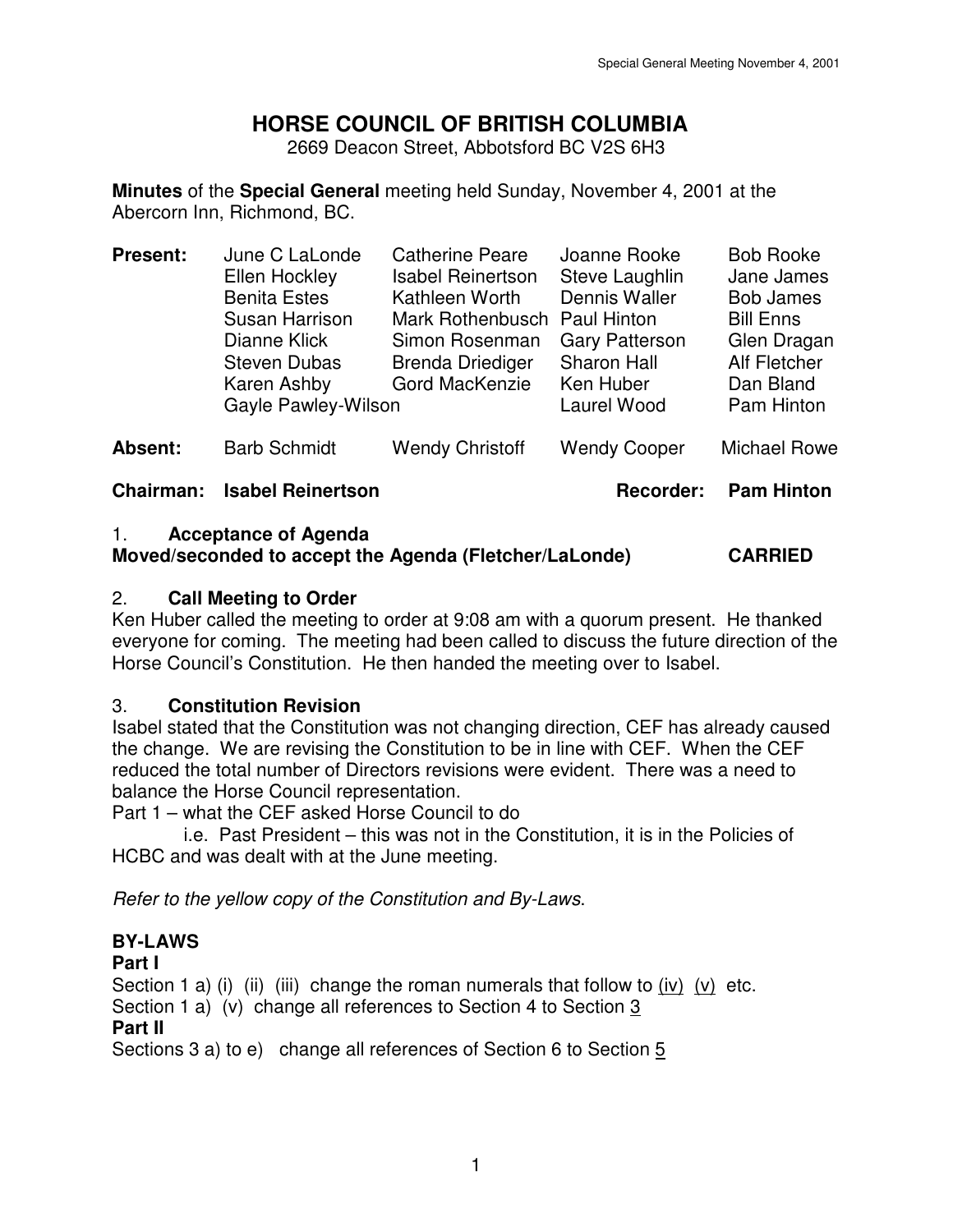**Part III** 

Section 7 b) change bylaw 8 (A)(a) to read Part III Section 7

**Part IV** 

Section 9 a) change bylaw 8 (A)(d)(iv) to Part III Section 7

**Part IX** change to **VIII**

**Part X** change to **IX**

**Part XI** change to **X**

**Part XII** change to **XI**

**Part XIII** change to **XII**

# 4. **Amendments**

**Part II – Membership** Sections b) c) and d) **Moved/seconded that 'or' be inserted between each type of membership (Reinertson/Rosenman) CARRIED** 

**Part IV – Directors & Officers** Section 9 c)

**Moved/seconded that a maximum of three Directors-At-Large may be elected from among the General Membership (Hall/Reinertson) CARRIED** 

Section 9 d)

**Moved/seconded that where there are no directors available to fill an Executive position requiring special expertise, up to two (2) members in good standing may be appointed by the Executive Committee. (Rosenman/Patterson) CARRIED** 

**Part V** Section 18 **Moved/seconded that following "Executive" replace "may" to "shall". (Reinertson/Rosenman) CARRIED** 

**Part XII** Section 31 **Moved/seconded that "Annual General Meeting" be changed to read "Annual or General Meeting" in all paragraphs and sub sections (a) through (e). (Rosenman/Reinertson) CARRIED** 

**Moved that the Constitution be approved as amended on November 4, 2001. (Reinertson/Rosenman) CARRIED** 

**Moved that when the New Constitution is typed with all the changes it will be sent back to the committee to proof read as to spelling and numbering and signed off by them and all pages be numbered. (MacKenzie/Ashby) CARRIED** 

There followed a short break.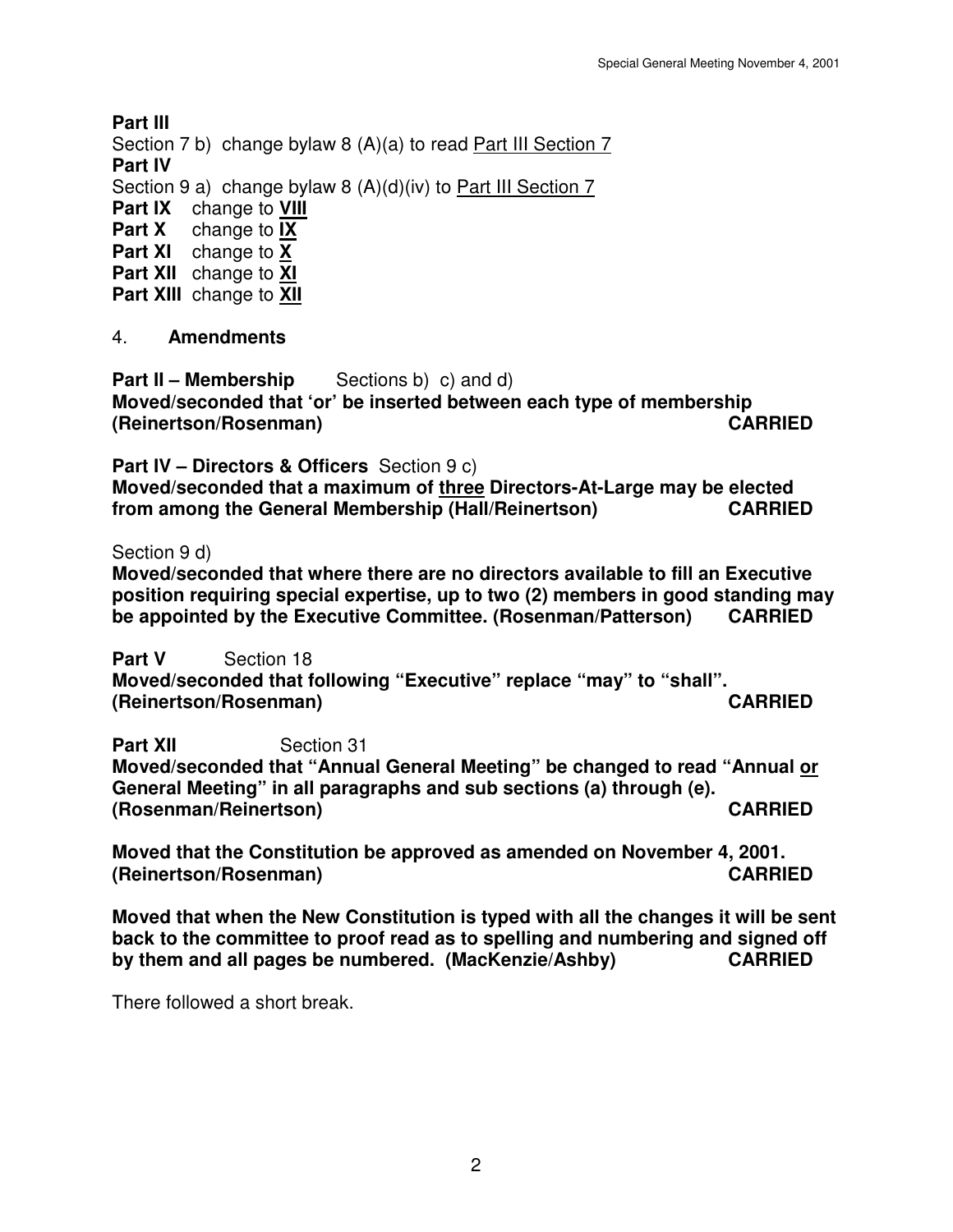# **Zone Restructuring**

After the break, Gary Patterson gave the background behind the possibility for Zone restructuring.

Zones – primary impact for input to HCBC

The original Zone model was set up after the Summer Games Provincial model.

Other Government areas are as follows:

- Forestry 6 Zones
- Tourism 6 Zones
- Electoral 79 Ridings

There can be Natural Geographic Areas – linked by commerce, culture or sport.

# **Several Options**

- Zone 1 Director Larger Zone 2 Directors
- Population
- Zone broken into sections A & B so they still agree with the Summer Games Zones
- Specialized groups working on local issues
- Areas that match the groups needs

Some of the discussion issues which followed:

Question. What would the cost saving be if each Zone was represented by one director?

A. Cost reduction factor is not a main issue.

**MAIN ISSUE**: How do we make the Zones a more effective part of the structure of Horse Council?

Zone Reps need **knowledge** and **support** of the Zone constituents.

Gayle Pawley-Wilson stated that the BCQHA Zone Reps will be getting in touch with the Horse Council Zone Reps.

"COMMUNICATION with the people out there" "get in the peoples' faces"

Representation, Communication, Structure Issue.

Broke for lunch @ 11:55 so people could check out of their rooms.

The meeting resumed  $@1:15$